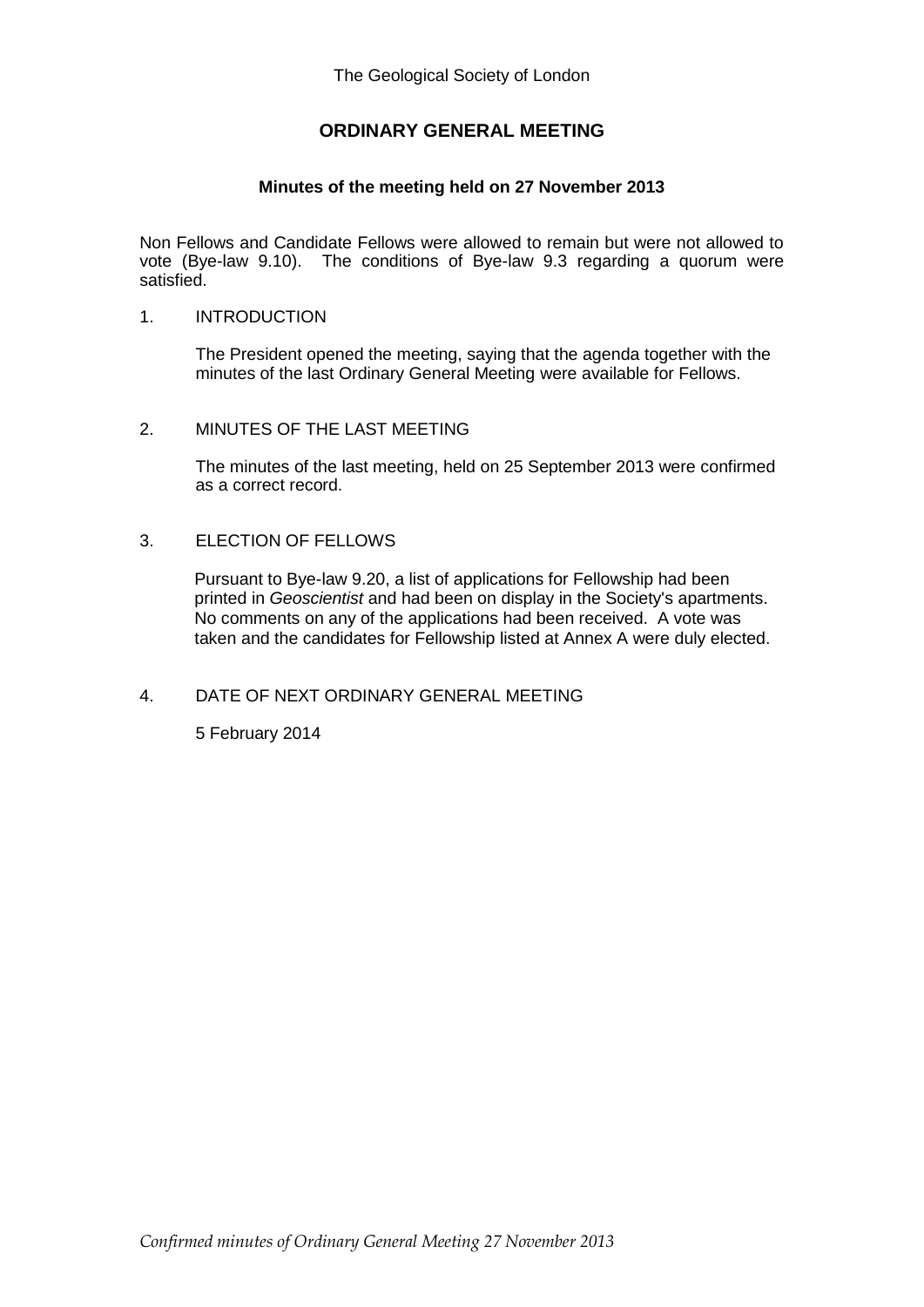## THE FOLLOWING NAMES WERE ELECTED TO FELLOWSHIP AT THE OGM ON 27 NOVEMBER 2013

## 117 applications

| <b>SURNAME</b>     | <b>FORENAMES</b>       |
|--------------------|------------------------|
| <b>ABRAHAMS</b>    | Mark John              |
| <b>ADRIASOLA</b>   |                        |
| <b>MUNOZ</b>       | Yvonne                 |
| <b>ASHWORTH</b>    | Kevan Lynton           |
| <b>BOCCIOLI</b>    | Stephen                |
| <b>BRADFORD</b>    | Paul                   |
| <b>BRANNEN</b>     | Scott David            |
| <b>BROWN</b>       | Henry                  |
| <b>BRYANT</b>      | Ros                    |
| <b>CAMPBELL</b>    | Michael David          |
| <b>CHAMBERLAIN</b> | <b>Claire Mary</b>     |
| <b>CHAN</b>        | Hin Wai                |
| <b>CHAN</b>        | Kam San                |
| <b>CHAUDHRY</b>    | <b>Tahir Mehmood</b>   |
| <b>CHENG</b>       | Jessica                |
| <b>CHUM</b>        | Chun Yip               |
| <b>COETSEE</b>     | Sharla Anne            |
|                    | Philip Edward          |
| <b>COLLINS</b>     | Fenmore                |
| <b>CONNOLLY</b>    | Niamh                  |
| <b>COOKSON</b>     | Alexandra              |
| <b>COOPER</b>      | <b>Gerald Gettys</b>   |
| <b>CORBIN</b>      | George Richard         |
| <b>COSTELLO</b>    | <b>Lynette Mary</b>    |
| <b>COTTERILL</b>   | James Edward           |
| <b>COWELL</b>      | Ellie                  |
| <b>CRAIG</b>       | Findlay                |
| <b>CROLLA</b>      | Sebastian Anthony      |
| <b>DAILY</b>       | Martin Ian             |
| <b>DANIELS</b>     | Stella                 |
| <b>DEGEN</b>       | <b>Christian Peter</b> |
| <b>DEVONSHIRE</b>  | Robert Lawrence        |
| <b>DHIR</b>        | Ravindra Kumar         |
| <b>DIGGS</b>       | Timothy                |
| <b>DUCKERING</b>   | Josh                   |
| <b>DUDDRIDGE</b>   | <b>Gerard Antony</b>   |
| <b>EDWARDS</b>     | Alexander Philip       |
| <b>ELLEN</b>       | Rachael                |
| <b>ELLIOTT</b>     | <b>Thomas Paul</b>     |
| <b>ENTWISTLE</b>   | James                  |

| <b>ERZHANOV</b>   | Ruslan                      |
|-------------------|-----------------------------|
| <b>FAIRLIE</b>    | <b>Andrew Paul</b>          |
| <b>FARDELL</b>    | Anna Elizabeth              |
| <b>FOSTER</b>     | Peter                       |
| <b>FROST</b>      | Christopher                 |
| <b>FYVIE</b>      | <b>Richard Michael</b>      |
| <b>GARDINER</b>   | Nicholas John               |
| <b>GATER</b>      | <b>Robert David</b>         |
| <b>GILBERT</b>    | Andrew                      |
| <b>GILBERT</b>    | Carl                        |
| <b>GRANADOS</b>   |                             |
| <b>GOMEZ</b>      | Jose                        |
| <b>GREEN</b>      | Damon Antony                |
| <b>GREEN</b>      | David Edward                |
| <b>GRIFFITHS</b>  | Elin                        |
| <b>HANDLEY</b>    | Matthew                     |
| HО                | John                        |
| <b>HODELL</b>     | David                       |
| <b>HOGG</b>       | Samuel                      |
| <b>HUGHES</b>     | <b>Charles Edward David</b> |
| ΙU                | Teddy                       |
| <b>JEFFREYS</b>   | Joanne Emma                 |
| <b>JENNINGS</b>   | Keenan                      |
| <b>JOHNSTONE</b>  | David James                 |
| <b>JONES</b>      | Mervyn                      |
| <b>JOSEPH</b>     | Nicholas Eli                |
| <b>KEMP</b>       | Nikki Hannah                |
| <b>KENNEDY</b>    | <b>Hilary Anne</b>          |
| <b>KING</b>       | <b>Thomas George</b>        |
| <b>KREVOR</b>     | Samuel                      |
| <b>KRUEGER</b>    | Scot                        |
| LAI               | <b>Cheuk Yiu</b>            |
| <b>LLOYD</b>      | David Tomasz                |
| <b>MACLEOD</b>    | Cecilia Louise              |
| <b>MARTIN</b>     | Jessica Lily                |
| <b>MARTIN</b>     | Rita Lara Rose              |
| <b>MASON</b>      | Rachel Deborah              |
| <b>MCMAHON</b>    | Christopher                 |
| <b>MCQUILLAN</b>  | John Henry                  |
| <b>MELETIADOU</b> | Souzana                     |
|                   |                             |

*Confirmed minutes of Ordinary General Meeting 27 November 2013*